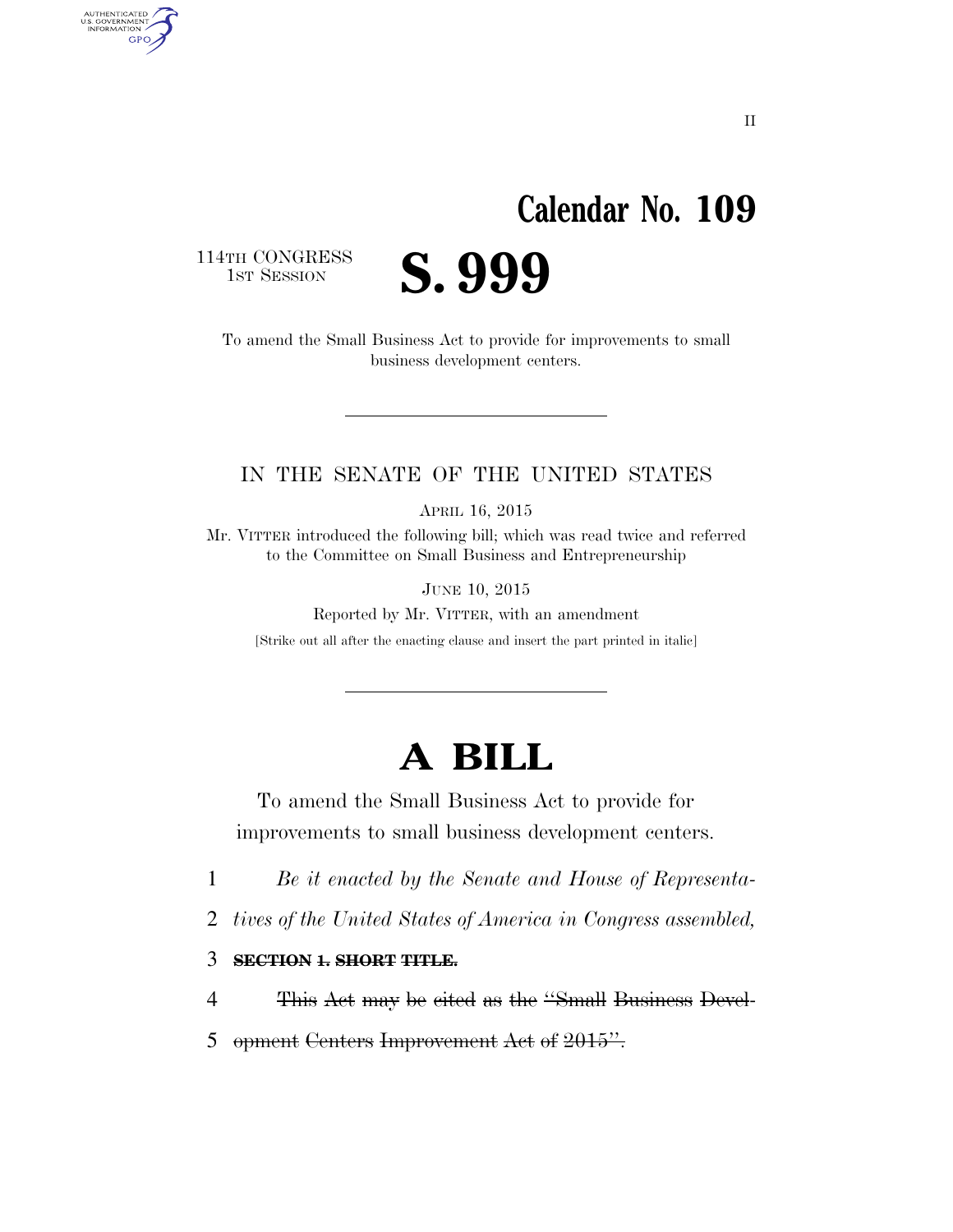| 1              | SEC. 2. USE OF AUTHORIZED ENTREPRENEURIAL DEVEL-                    |
|----------------|---------------------------------------------------------------------|
| $\overline{2}$ | <b>OPMENT PROGRAMS.</b>                                             |
| 3              | The Small Business Act (15 U.S.C. 631 et seq.) is                   |
| 4              | amended by adding at the end the following.                         |
| 5              | "SEC. 48. USE OF AUTHORIZED ENTREPRENEURIAL DEVEL-                  |
| 6              | <b>OPMENT PROGRAMS.</b>                                             |
| 7              | $\frac{H}{B}$ EXPANDED SUPPORT FOR ENTREPRENEURS.                   |
| 8              | $\frac{11}{11}$ In GENERAL.—Notwithstanding any other               |
| 9              | provision of law, the Administrator shall only use                  |
| 10             | the programs authorized in sections $7(j)$ , $7(m)$ , $8(a)$ ,      |
| 11             | $8(b)(1)$ , $21$ , $22$ , $29$ , and $32$ of this Act, and sections |
| 12             | 358 and 389 of the Small Business Investment Act                    |
| 13             | to deliver entrepreneurial development services, en-                |
| 14             | trepreneurial education, support for the development                |
| 15             | and maintenance of clusters, or business training.                  |
| 16             | $\frac{11}{2}$ EXCEPTION. This section shall not apply              |
| 17             | $t_{0}$ —                                                           |
| 18             | $\frac{H(A)}{A}$ services provided to assist small busi-            |
| 19             | ness concerns owned by an Indian tribe (as                          |
| 20             | such term is defined in section $8(a)(13)$ ;                        |
| 21             | $\frac{H}{B}$ activities and programs in support of                 |
| 22             | a member of the Armed Forces, including Na-                         |
| 23             | tional Guard and Reserve components, a vet-                         |
| 24             | eran, or a spouse of a member of the Armed                          |
| 25             | Forces or a veteran;                                                |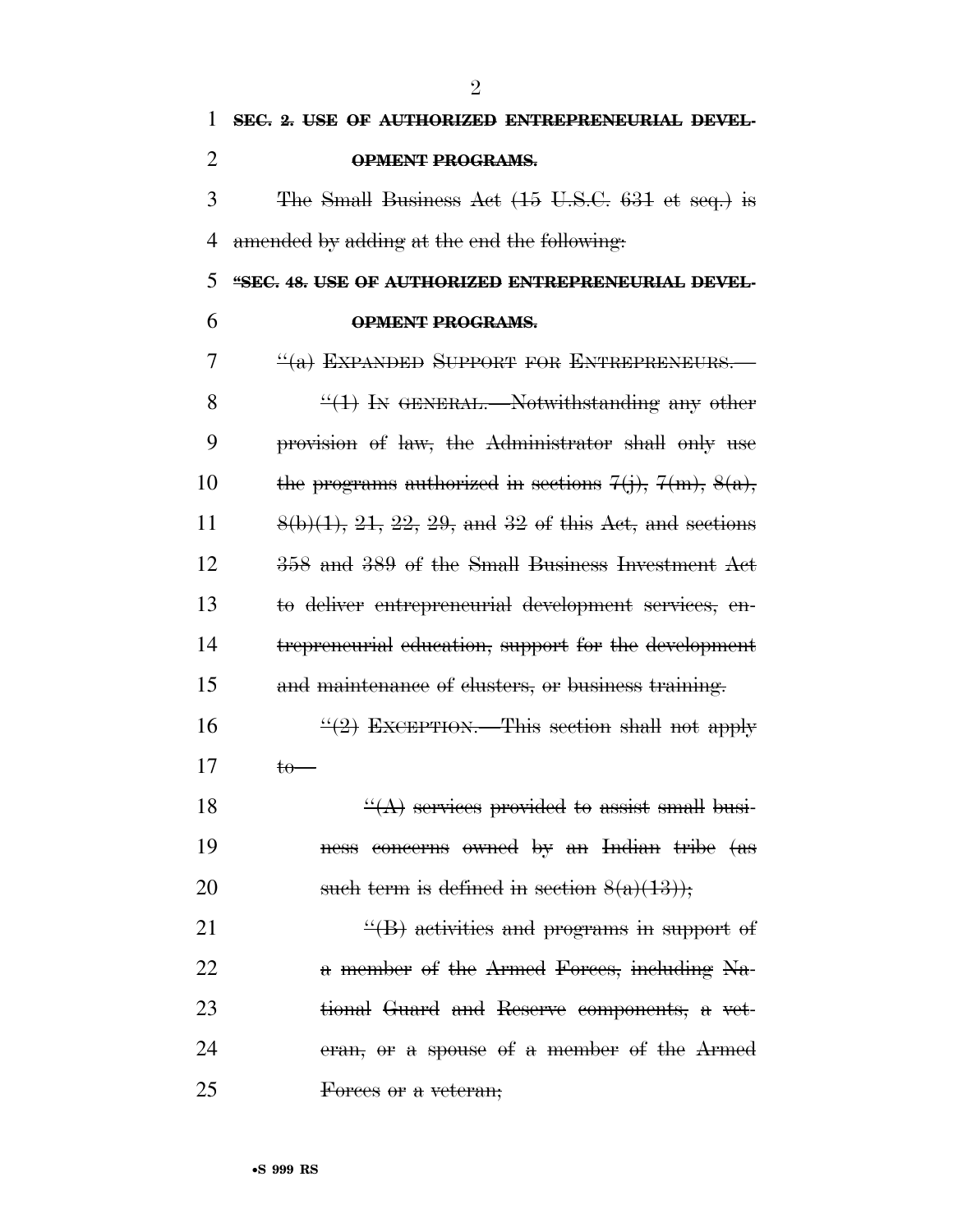| $\mathbf{1}$   | $\mathcal{L}(\mathcal{C})$ the Microenterprise Technical Assist-                 |
|----------------|----------------------------------------------------------------------------------|
| $\overline{2}$ | ance and Capacity Building Program estab-                                        |
| 3              | lished under subtitle $C$ of title I of the Riegle                               |
| $\overline{4}$ | Community Development and Regulatory Im-                                         |
| 5              | provement Act of 1994 (15 U.S.C. 6901 et                                         |
| 6              | $seq.$ ;                                                                         |
| 7              | $\frac{H}{H}$ the State Trade and Export Pro-                                    |
| 8              | motion Grant Program established under see-                                      |
| 9              | tion 1207 of the Small Business Export En-                                       |
| 10             | hancement and International Trade Act of                                         |
| 11             | 2010 (15 U.S.C. 649b note); and                                                  |
| 12             | $\frac{H}{E}$ the Federal and State Technology                                   |
| 13             | Partnership Program established under section                                    |
| 14             | $34$ of the Small Business Act $(15 \text{ U.S.C. } 657d)$ .                     |
| 15             | $\frac{H_{\text{H}}}{H_{\text{H}}(h)}$ ANNUAL REPORT.—Beginning on the first De- |
| 16             | eember 4 after the date of enactment of this subsection,                         |
| 17             | the Administrator shall annually report to the Committee                         |
|                | 18 on Small Business of the House of Representatives and                         |
|                | 19 the Committee on Small Business and Entrepreneurship                          |
|                | 20 of the Senate on all entrepreneurial development activities                   |
| 21             | undertaken in the current fiscal year. This report shall                         |
|                | 22 <del>include—</del>                                                           |
| 23             | $\frac{1}{2}(1)$ a description and operating details for                         |

each program and activity;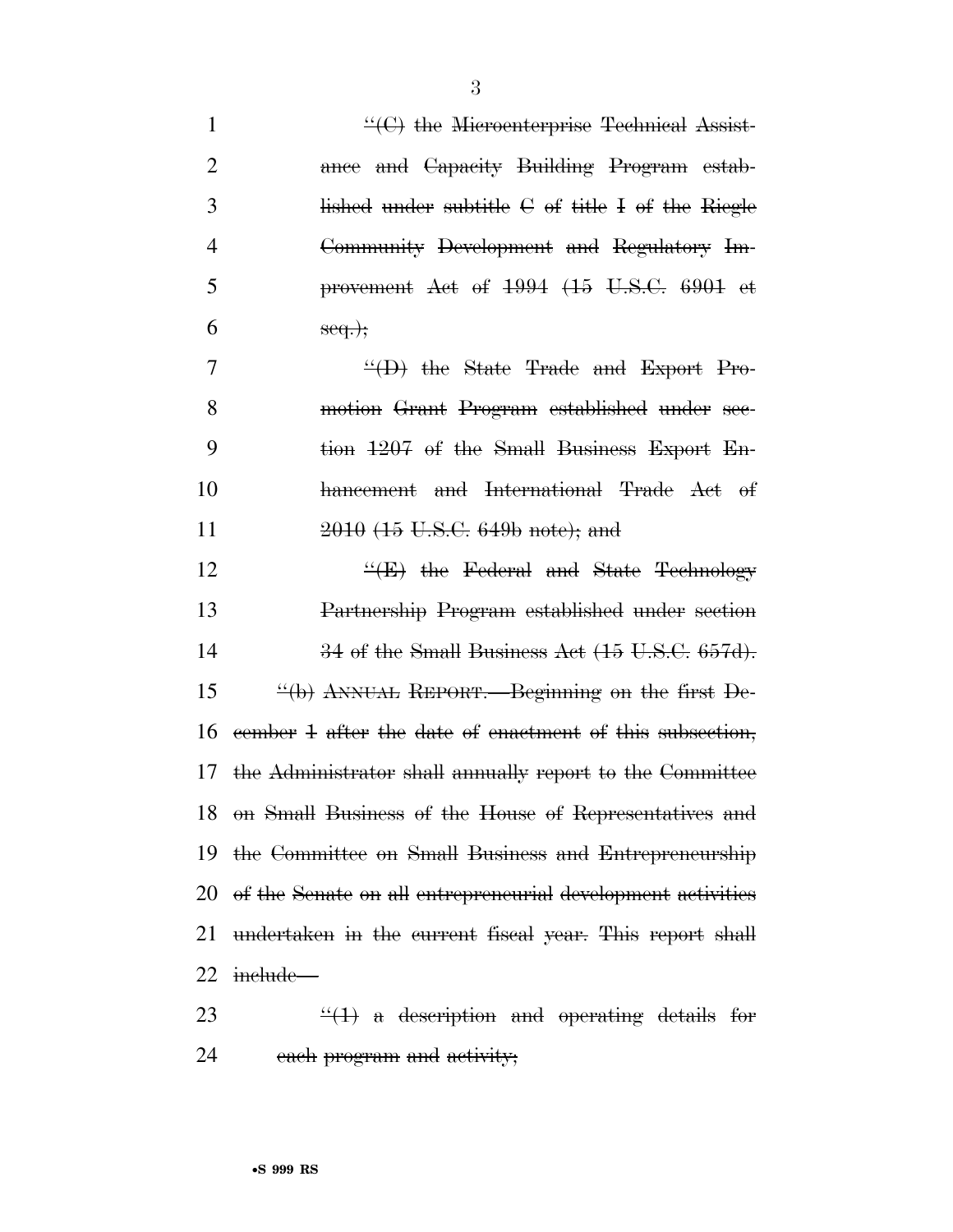| $\mathbf{1}$ | $\frac{1}{2}$ operating circulars, manuals, and standard             |
|--------------|----------------------------------------------------------------------|
| 2            | operating procedures for each program and activity;                  |
| 3            | $\frac{1}{2}$ a description of the process used to award             |
| 4            | grants under each program and activity;                              |
| 5            | $\frac{44}{4}$ a list of all awardees, contractors, and ven-         |
| 6            | dors (including organization name and location) and                  |
| 7            | the amount of awards for the current fiscal year for                 |
| 8            | each program and activity;                                           |
| 9            | $\frac{4}{5}$ the amount of funding obligated for the                |
| 10           | eurrent fiseal year for each program and activity;                   |
| 11           | and                                                                  |
| 12           | $\frac{4}{6}$ the names and titles for those individuals             |
| 13           | responsible for each program and activity.".                         |
| 14           | SEC. 3. MARKETING OF SERVICES.                                       |
| 15           | Section 21 of the Small Business Act (15 U.S.C. 648)                 |
| 16           | is amended by adding at the end the following.                       |
| 17           | $\frac{H}{H}(\theta)$ No Prohibition of Marketing of Serv-           |
|              | 18 ICES.—The Administrator shall not prohibit applicants re-         |
|              | 19 eeiving grants under this section from marketing and ad-          |
|              | 20 vertising their services to individuals and small busi-           |
| 21           | nesses.".                                                            |
|              | 22 SEC. 4. DATA COLLECTION.                                          |
|              | $23$ Soction $21(a)(3)(A)$ of the Small Business $A_{\text{et}}$ (15 |

23 Section  $21(a)(3)(A)$  of the Small Business Act  $(15)$ 24 U.S.C.  $648(a)(3)(A)$  is amended—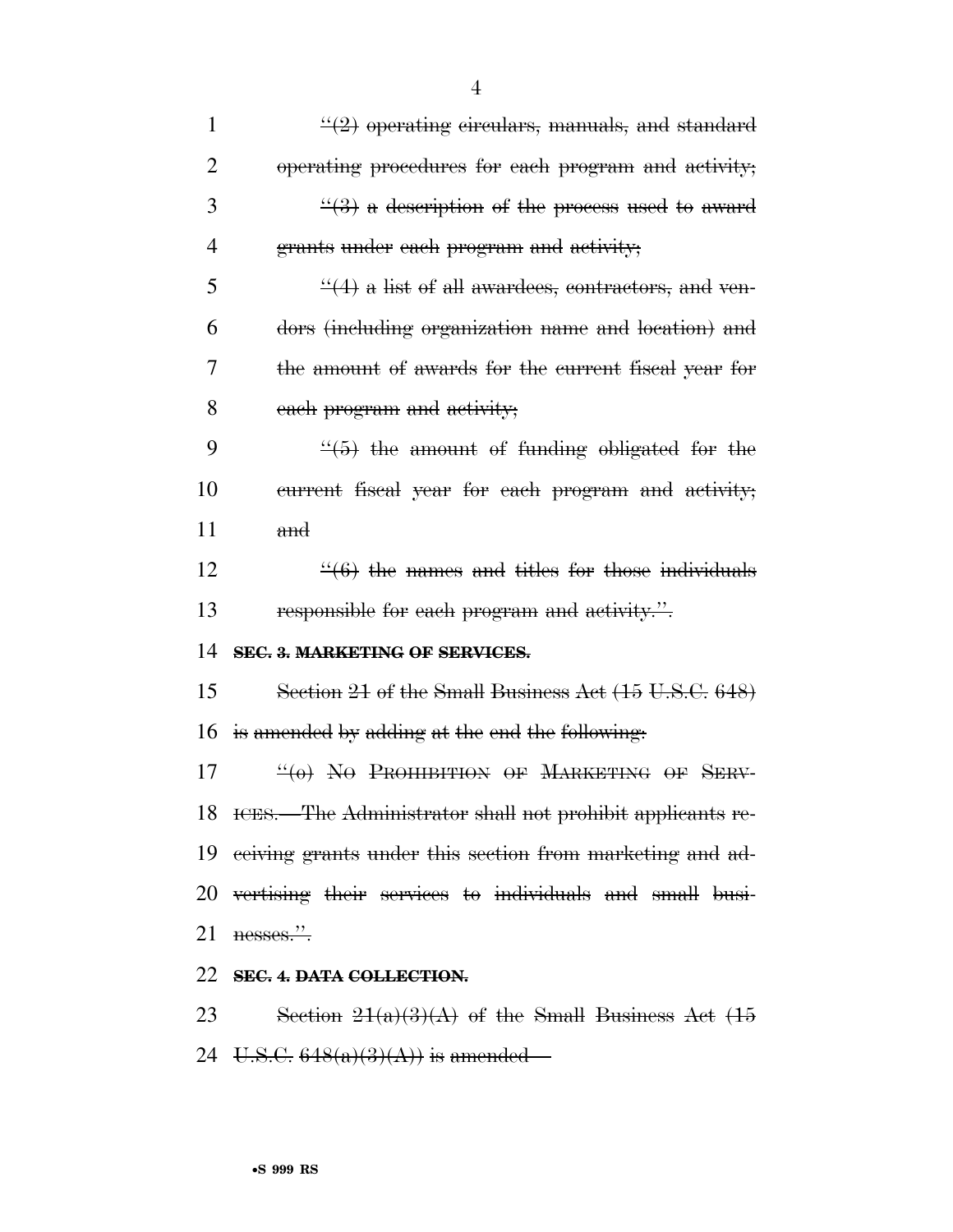1  $(1)$  by striking "as provided in this section 2 and inserting "as provided in this section,"; 3 and 4  $(2)$  by inserting before the period at the end the 5 following:  $\frac{1}{2}$  and  $(iy)$  governing data collection ac-6 tivities related to applicants receiving grants under 7 this section". 8 **SEC. 5. FEES FROM PRIVATE PARTNERSHIPS AND CO-**9 **SPONSORSHIPS.**  10 Section  $21(a)(3)(C)$  of the Small Business Act  $(15)$ 11 U.S.C.  $648(a)(3)(C)$  is amended to read as follows: 12  $\left( \textrm{``(C)} \right)$  Participation in private partnerships and 13 cosponsorships with the Administration shall not 14 limit small business development centers from col-15 lecting fees or other income related to the operation 16 of such private partnerships and cosponsorships.''. 17 **SEC. 6. EQUITY FOR SMALL BUSINESS DEVELOPMENT CEN-**18 **TERS.**  19 Section  $21(a)(4)(C)(v)(1)$  of the Small Business Act 20  $(15 \text{ U.S.C. } 648(a)(4)(C)(v))$  is amended— 21  $(1)$  in item (aa), by striking "; and" and insert-22 ing a period; and

23  $(2)$  by striking item (bb).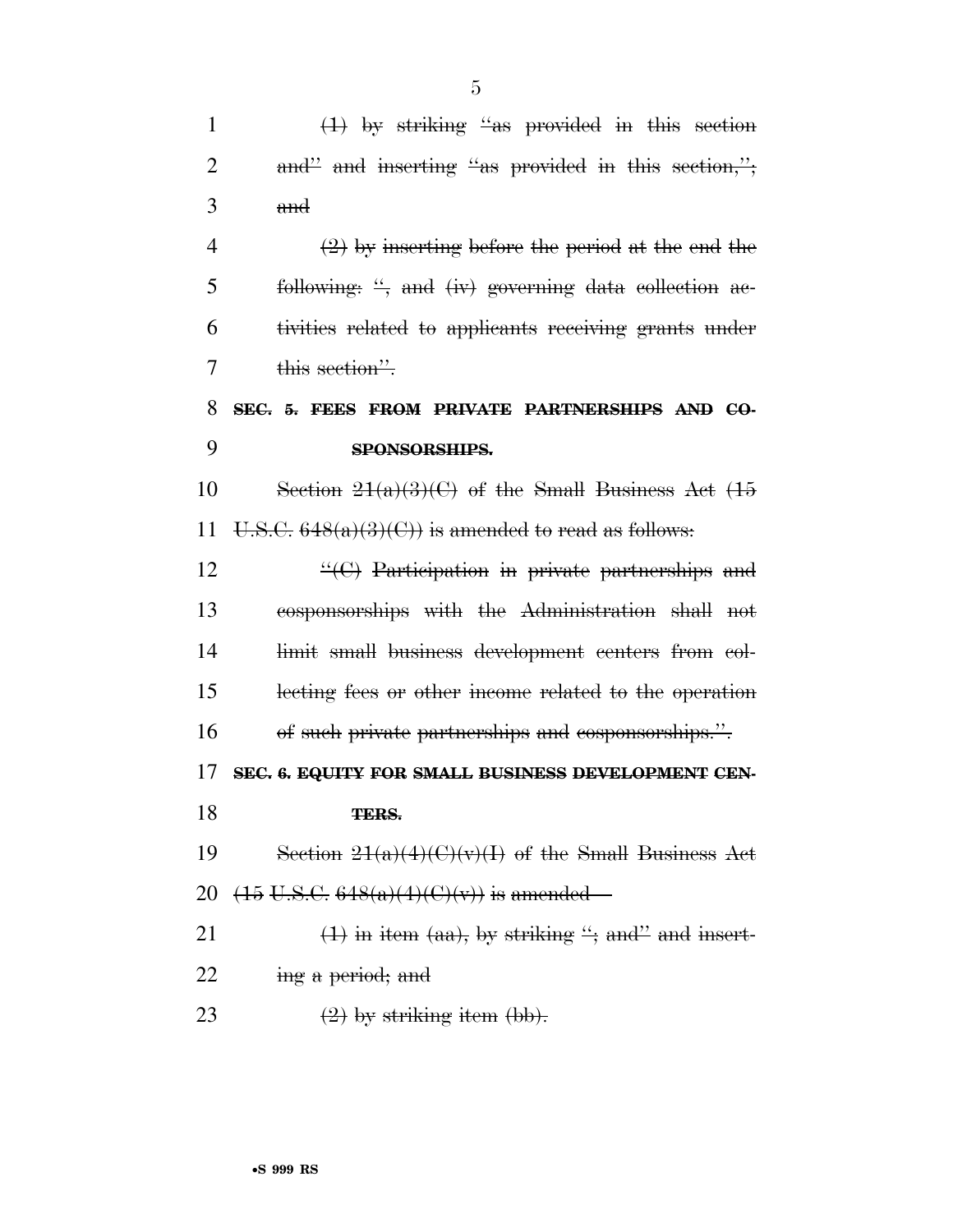| 1  | SEC. 7. ASSISTANCE TO OUT-OF-STATE SMALL BUSINESSES. |
|----|------------------------------------------------------|
| 2  | Section $21(b)(3)$ of the Small Business Act $(15)$  |
| 3  | $U.S.C. 648(b)(3)$ is amended—                       |
| 4  | $(1)$ by striking " $(3)$ At the discretion" and in- |
| 5  | serting the following:                               |
| 6  | $\frac{44}{3}$ ASSISTANCE TO OUT-OF-STATE SMALL      |
| 7  | BUSINESSES.                                          |
| 8  | $\frac{H(A)}{H(A)}$ In GENERAL. At the discretion";  |
| 9  | and                                                  |
| 10 | $(2)$ by adding at the end the following.            |
| 11 | "(B) DISASTER RECOVERY ASSISTANCE.                   |
| 12 | $\frac{f'(i)}{i}$ In GENERAL.—At the discretion      |
| 13 | of the Administrator, the Administrator              |
| 14 | may authorize a small business develop-              |
| 15 | ment center to provide advice, information,          |
| 16 | and assistance, as described in subsection           |
| 17 | $(e)$ , to a small business concern located          |
| 18 | outside of the State, without regard to geo-         |
| 19 | graphic proximity to the small business de-          |
| 20 | velopment eenter, if the small business              |
| 21 | concern is located in an area for which the          |
| 22 | President has declared a major disaster              |
| 23 | under section 401 of the Robert T. Staf-             |
| 24 | ford Disaster Relief and Emergency Assist-           |
| 25 | ance Act (42 U.S.C. 5170).                           |
| 26 | $\frac{``(ii)}{$ TERM.                               |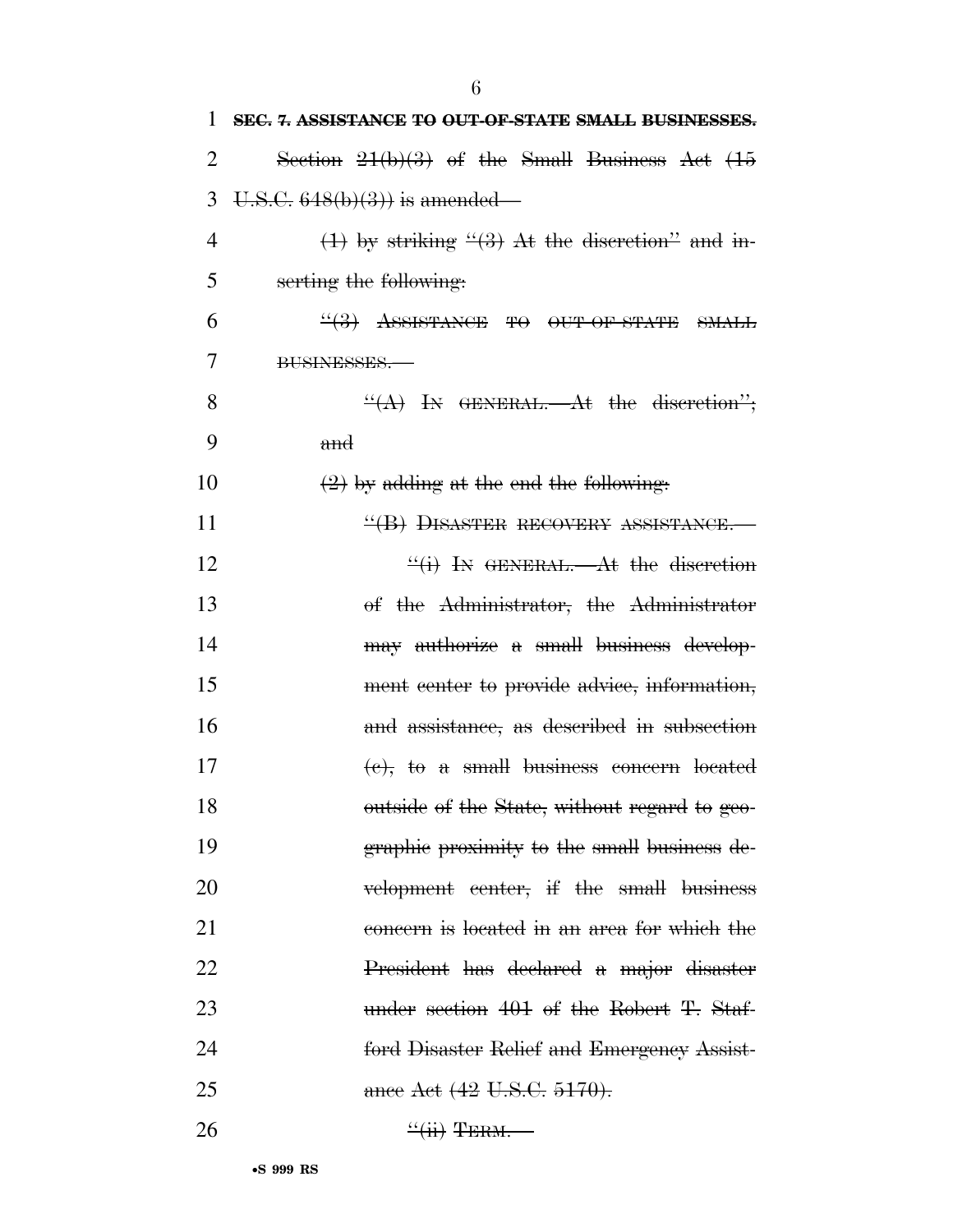| $\mathbf{1}$   | $\frac{H}{H}$ In GENERAL.—A small busi- |
|----------------|-----------------------------------------|
| $\overline{2}$ | ness development center may provide     |
| 3              | advice, information, and assistance to  |
| $\overline{4}$ | a small business concern under clause   |
| 5              | $(i)$ for a period of not more than 2   |
| 6              | years after the date on which the       |
| 7              | President declared a major disaster     |
| 8              | under section 401 of the Robert T.      |
| 9              | Stafford Disaster Relief and Emer-      |
| 10             | gency Assistance Act (42 U.S.C.         |
| 11             | $5170$ for the area in which the small  |
| 12             | business concern is located.            |
| 13             | "(II) EXTENSION. The Admin-             |
| 14             | istrator may, at the discretion of the  |
| 15             | Administrator, extend the period de-    |
| 16             | seribed in subclause (I).               |
| 17             | "(III) CONTINUITY OF SERV-              |
| 18             | ICES. A small business development      |
| 19             | center that provides counselors to an   |
| 20             | area described in clause (i) shall, to  |
| 21             | the maximum extent practicable, en-     |
| 22             | sure continuity of services in any      |
| 23             | State in which the small business de-   |
| 24             | velopment center otherwise provides     |
| 25             | services.                               |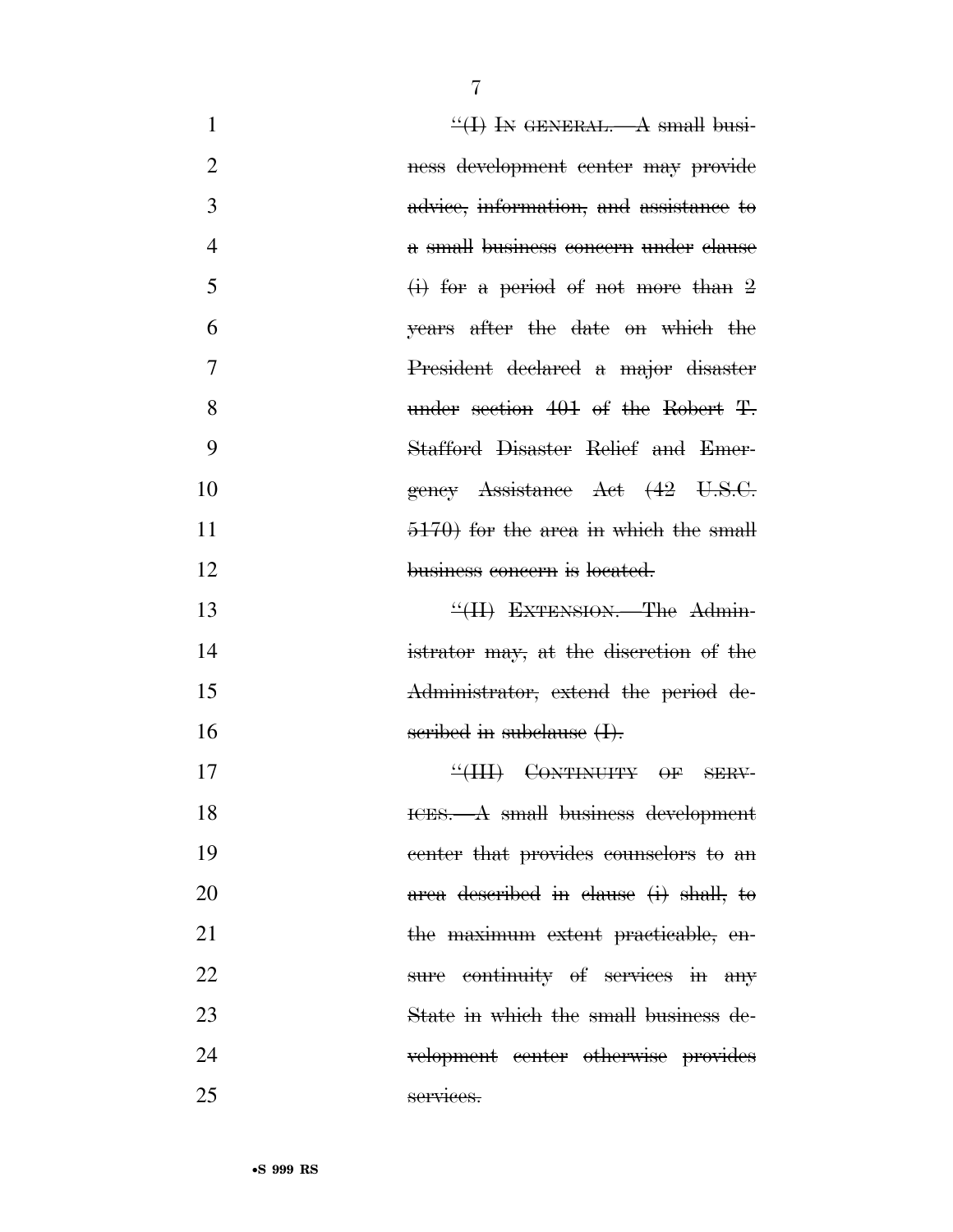| $\mathbf{1}$   | $H(W)$ ACCESS TO DISASTER RE-                                  |
|----------------|----------------------------------------------------------------|
| $\overline{2}$ | COVERY FACILITIES. For purposes of                             |
| 3              | this subparagraph, the Administrator                           |
| 4              | shall, to the maximum extent prac-                             |
| 5              | ticable, permit the personnel of a                             |
| 6              | small business development center to                           |
| 7              | use any site or facility designated by                         |
| 8              | the Administrator for use to provide                           |
| 9              | disaster recovery assistance.".                                |
| 10             | SEC. 8. CONFIDENTIALITY REQUIREMENTS.                          |
| 11             | Section $21(a)(7)(A)$ of the Small Business Act (15            |
|                | 12 U.S.C. $648(a)(7)(A)$ is amended by inserting after         |
|                | 13 "under this section" the following: "to any State, local or |
|                | 14 Federal agency, or third party".                            |
|                | 15 SEC. 9. LIMITATION ON AWARD OF GRANTS TO SMALL              |
| 16             | <b>BUSINESS DEVELOPMENT CENTERS.</b>                           |
| 17             | Section 21 of the Small Business Act (15 U.S.C.                |
| 18             | $648$ , as amended by section 3 of this Act, is further        |
| 19             | amended by adding at the end the following.                    |
| 20             | "(p) LIMITATION ON AWARD OF GRANTS.                            |
| 21             | $\frac{11}{1}$ In GENERAL. Except for not-for-profit           |
| 22             | institutions of higher education, and notwithstanding          |
| 23             | any provision of law, the Administrator may not                |
| 24             | award grants (including contracts and cooperative              |
| 25             | agreements) under this section to any entity other             |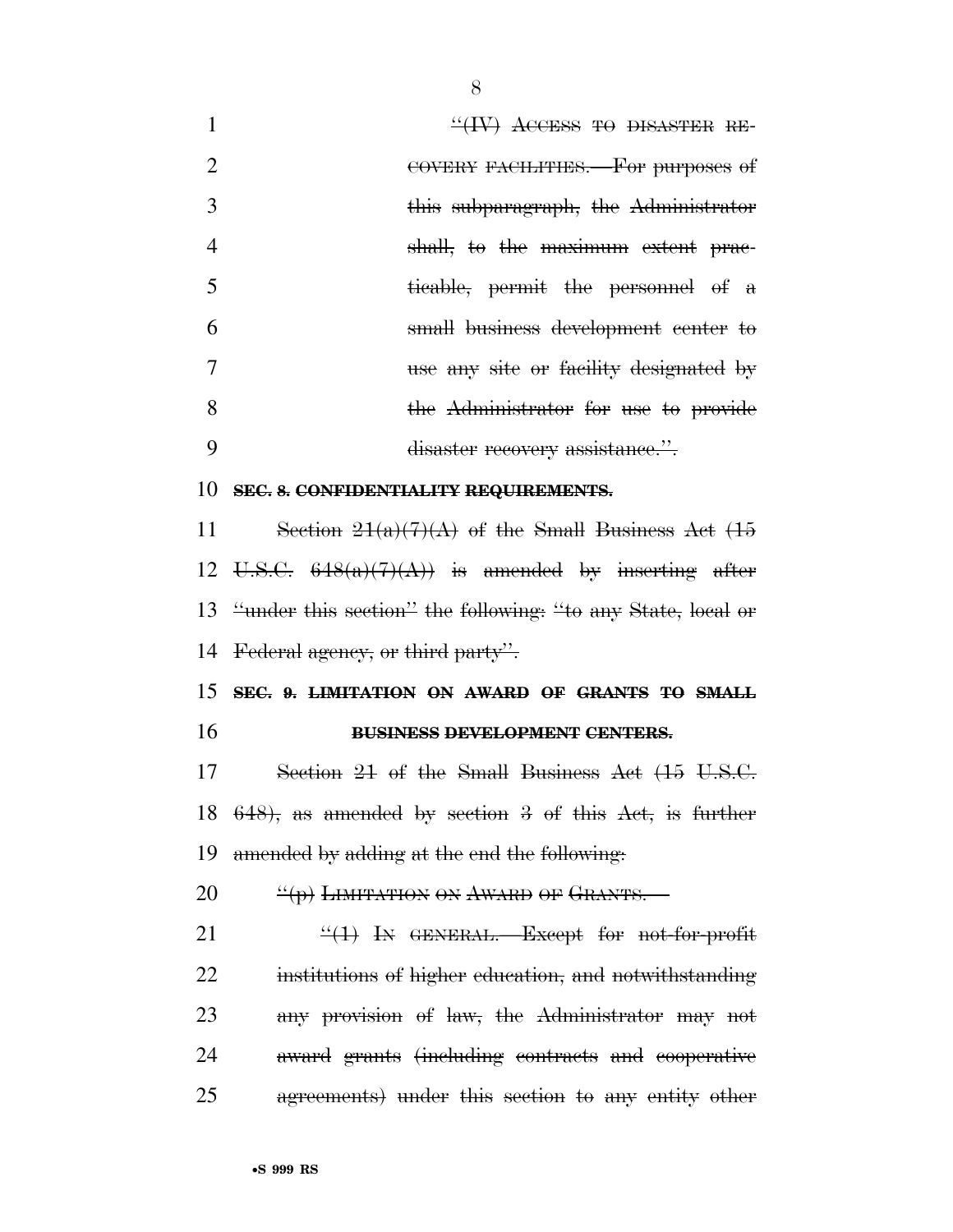than those that received grants (including contracts and cooperative agreements) under this section prior to September 30, 2015, and that seek to renew such grants (including contracts and cooperative agree- ments) after such date.  $6 \frac{((2)}{12}$  RULE OF CONSTRUCTION. This sub- section shall not be construed to prohibit a grant re- cipient under this section from entering into a grant, contract, or cooperative agreement with any other 10 entity." *SECTION 1. SHORT TITLE. This Act may be cited as the ''Small Business Develop- ment Centers Improvement Act of 2015''. SEC. 2. USE OF AUTHORIZED ENTREPRENEURIAL DEVELOP- MENT PROGRAMS. The Small Business Act (15 U.S.C. 631 et seq.) is amended— (1) by redesignating section 47 as section 48; and (2) by inserting after section 46 the following: ''SEC. 47. USE OF AUTHORIZED ENTREPRENEURIAL DEVEL- OPMENT PROGRAMS. ''(a) IN GENERAL.—Notwithstanding any other provi- sion of law, the Administrator shall only use the programs authorized in sections 7(j), 7(m), 8(a), 8(b)(1), 21, 22, 29,*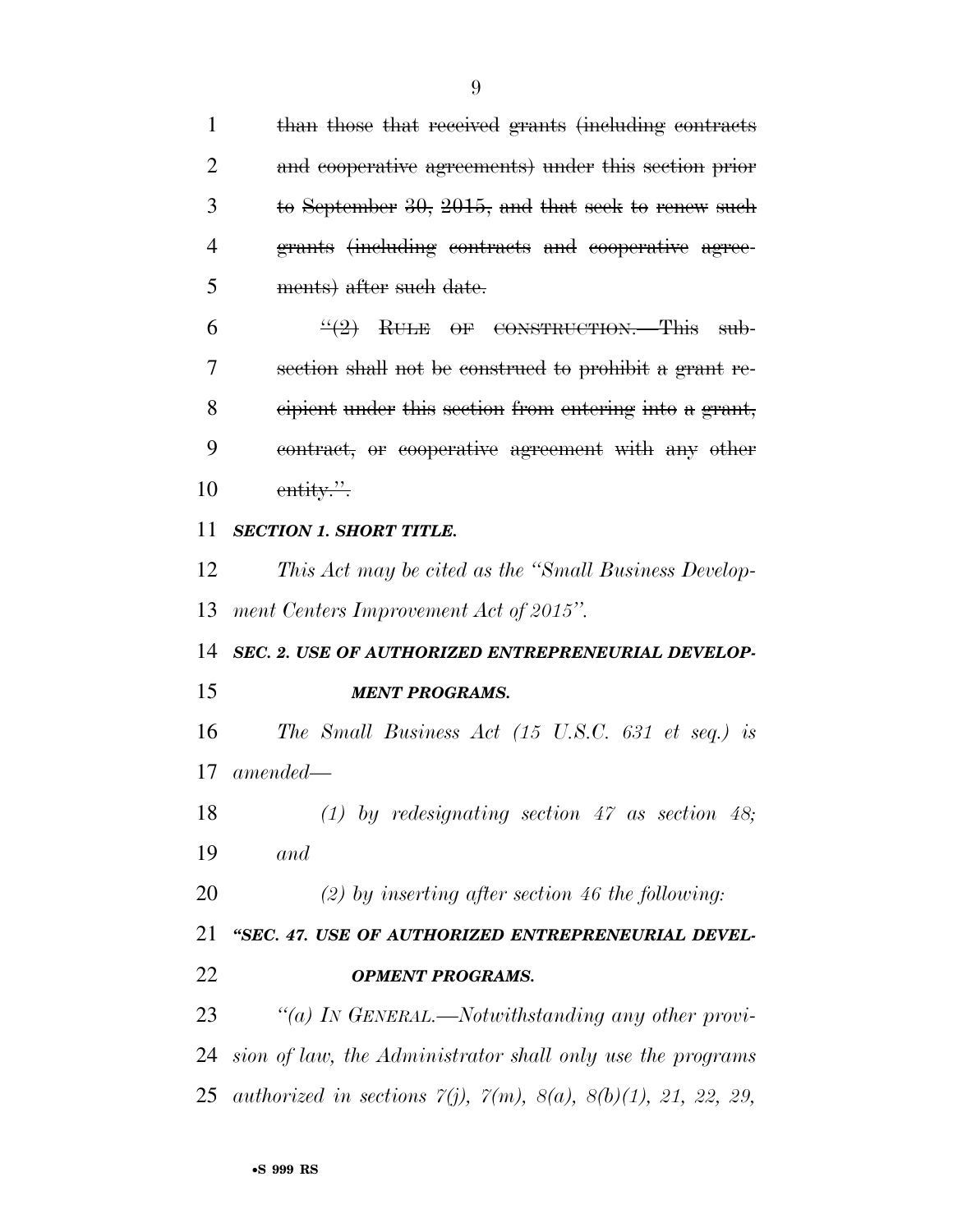*and 32 of this Act, and sections 358 and 389 of the Small Business Investment Act (15 U.S.C. 689g and 690h) to de- liver entrepreneurial development services, entrepreneurial education, support for the development and maintenance of clusters, or business training.* 

 *''(b) EXCEPTION.—This section shall not apply to— ''(1) services provided to assist small business concerns owned by an Indian tribe (as such term is defined in section 8(a)(13));* 

 *''(2) activities and programs in support of a member of the Armed Forces, including a member of a reserve component of the Armed Forces named in section 10101 of title 10, United States Code, a vet- eran, or a spouse of a member of the Armed Forces or a veteran;* 

 *''(3) the Microenterprise Technical Assistance and Capacity Building Program established under subtitle C of title I of the Riegle Community Develop- ment and Regulatory Improvement Act of 1994 (15 U.S.C. 6901 et seq.);* 

 *''(4) the State Trade and Export Promotion Grant Program established under section 1207 of the Small Business Export Enhancement and Inter- national Trade Act of 2010 (15 U.S.C. 649b note); and*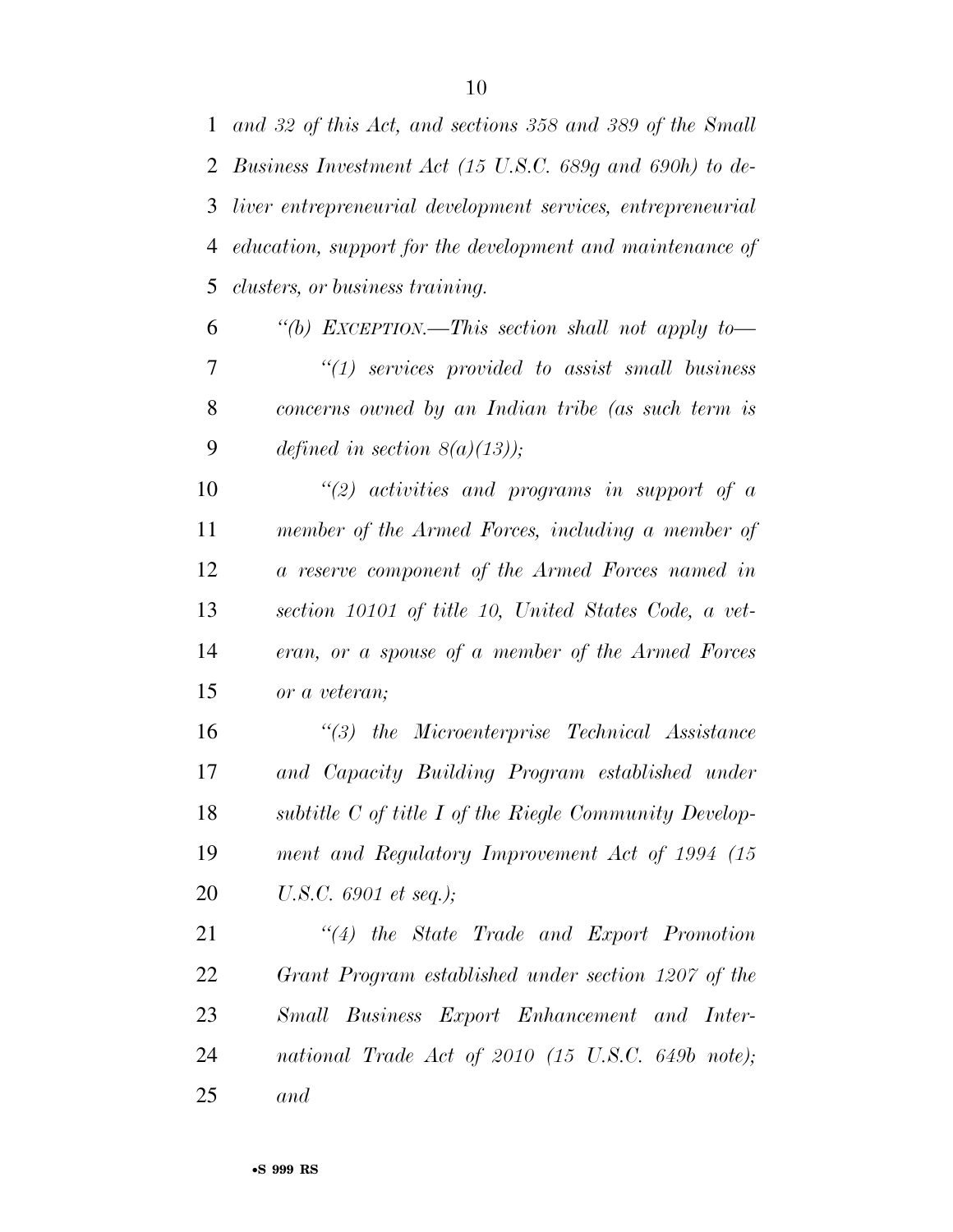| 1  | $\lq(5)$ the Federal and State Technology Partner-            |
|----|---------------------------------------------------------------|
| 2  | ship Program established under section 34.".                  |
| 3  | <b>SEC. 3. MARKETING OF SERVICES.</b>                         |
| 4  | Section 21 of the Small Business Act (15 U.S.C. 648)          |
| 5  | is amended by adding at the end the following:                |
| 6  | "(o) NO PROHIBITION OF MARKETING OF SERVICES.-                |
| 7  | The Administrator shall not prohibit applicants receiving     |
| 8  | grants under this section from marketing and advertising      |
| 9  | <i>their services to individuals and small businesses."</i> . |
| 10 | SEC. 4. DATA COLLECTION.                                      |
| 11 | Section $21(a)(3)(A)$ of the Small Business Act (15)          |
| 12 | U.S.C. $648(a)(3)(A)$ is amended—                             |
| 13 | $(1)$ by striking "as provided in this section and"           |
| 14 | and inserting "as provided in this section,"; and             |
| 15 | $(2)$ by inserting before the period at the end the           |
| 16 | following: ", and (iv) governing data collection activi-      |
| 17 | ties related to applicants receiving grants under this        |
| 18 | section".                                                     |
| 19 | SEC. 5. FEES FROM PRIVATE PARTNERSHIPS AND CO-                |
| 20 | <b>SPONSORSHIPS.</b>                                          |
| 21 | Section $21(a)(3)(C)$ of the Small Business Act (15)          |
| 22 | U.S.C. $648(a)(3)(C)$ is amended to read as follows:          |
| 23 | "(C) Participation in private partnerships and                |
| 24 | cosponsorships with the Administration shall<br>not           |
| 25 | limit small business development centers from col-            |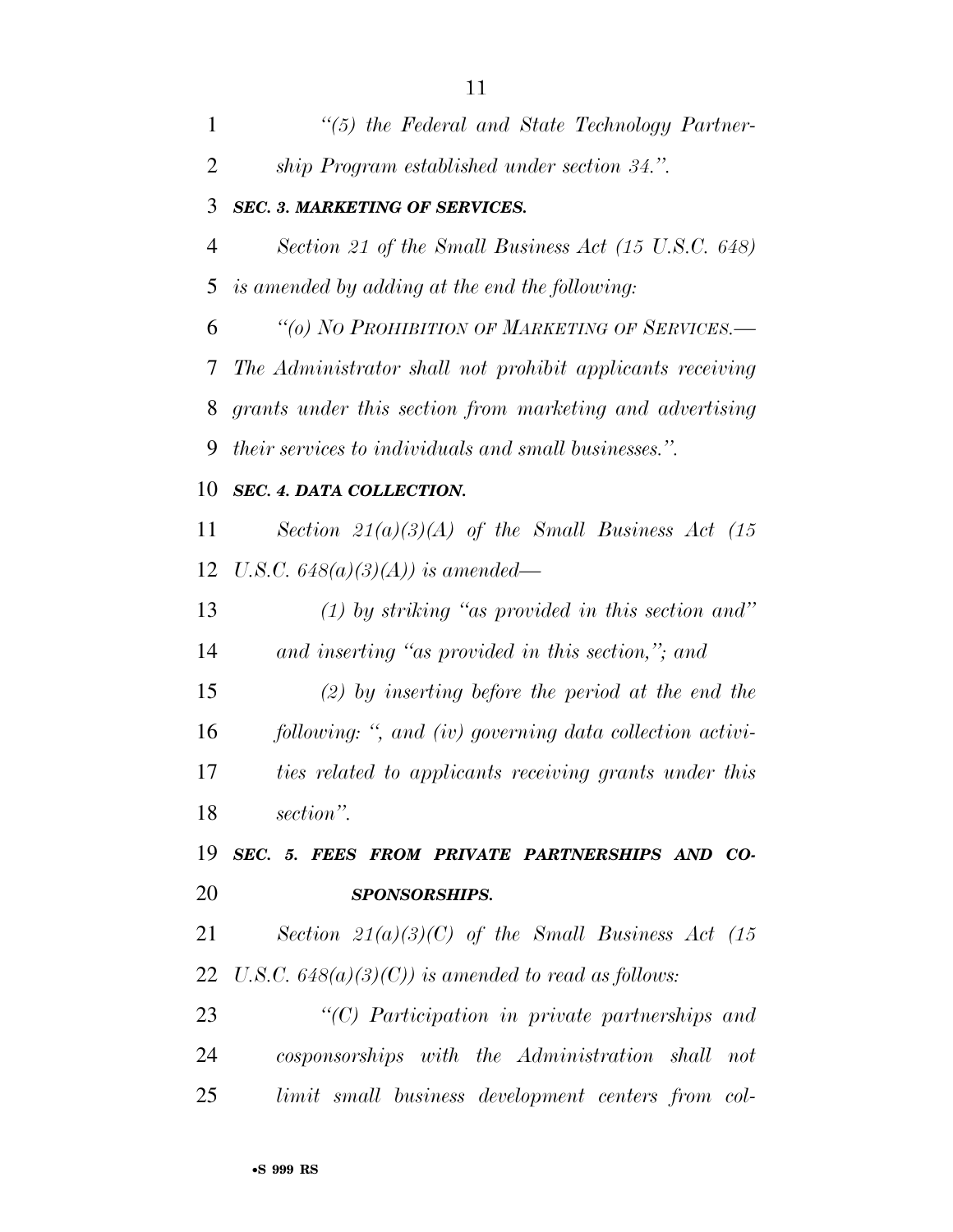| 1              | lecting fees or other income related to the operation |
|----------------|-------------------------------------------------------|
| $\overline{2}$ | of such private partnerships and cosponsorships.".    |
| 3              | SEC. 6. EQUITY FOR SMALL BUSINESS DEVELOPMENT CEN-    |
| $\overline{4}$ | TERS.                                                 |
| 5              | Section $21(a)(4)(C)(v)(I)$ of the Small Business Act |
| 6              | $(15 \text{ U.S.C. } 648(a)(4)(C)(v)(I))$ is amended— |
| 7              | $(1)$ by striking "this section" and all that follows |
| 8              | through "pay expenses enumerated" and inserting       |
| 9              | "this section, not more than \$500,000 may be used by |
| 10             | the Administration to pay expenses enumerated"; and   |
| 11             | $(2)$ by striking "; and" and all that follows and    |
| 12             | <i>inserting a period.</i>                            |
| 13             | SEC. 7. ASSISTANCE TO OUT-OF-STATE SMALL BUSINESSES.  |
| 14             | Section 21(b)(3) of the Small Business Act (15 U.S.C. |
| 15             | $648(b)(3)$ ) is amended—                             |
| 16             | (1) by striking "(3) At the discretion" and in-       |
| 17             | serting the following:                                |
| 18             | "(3) ASSISTANCE TO OUT-OF-STATE SMALL BUSI-           |
| 19             | NESSES.                                               |
| 20             | "(A) IN GENERAL.—At the discretion"; and              |
| 21             | $(2)$ by adding at the end the following:             |
| 22             | "(B) DISASTER RECOVERY ASSISTANCE.-                   |
| 23             | "(i) IN GENERAL.—At the discretion of                 |
| 24             | the Administrator, the Administrator may              |
| 25             | <i>authorize a small business development cen-</i>    |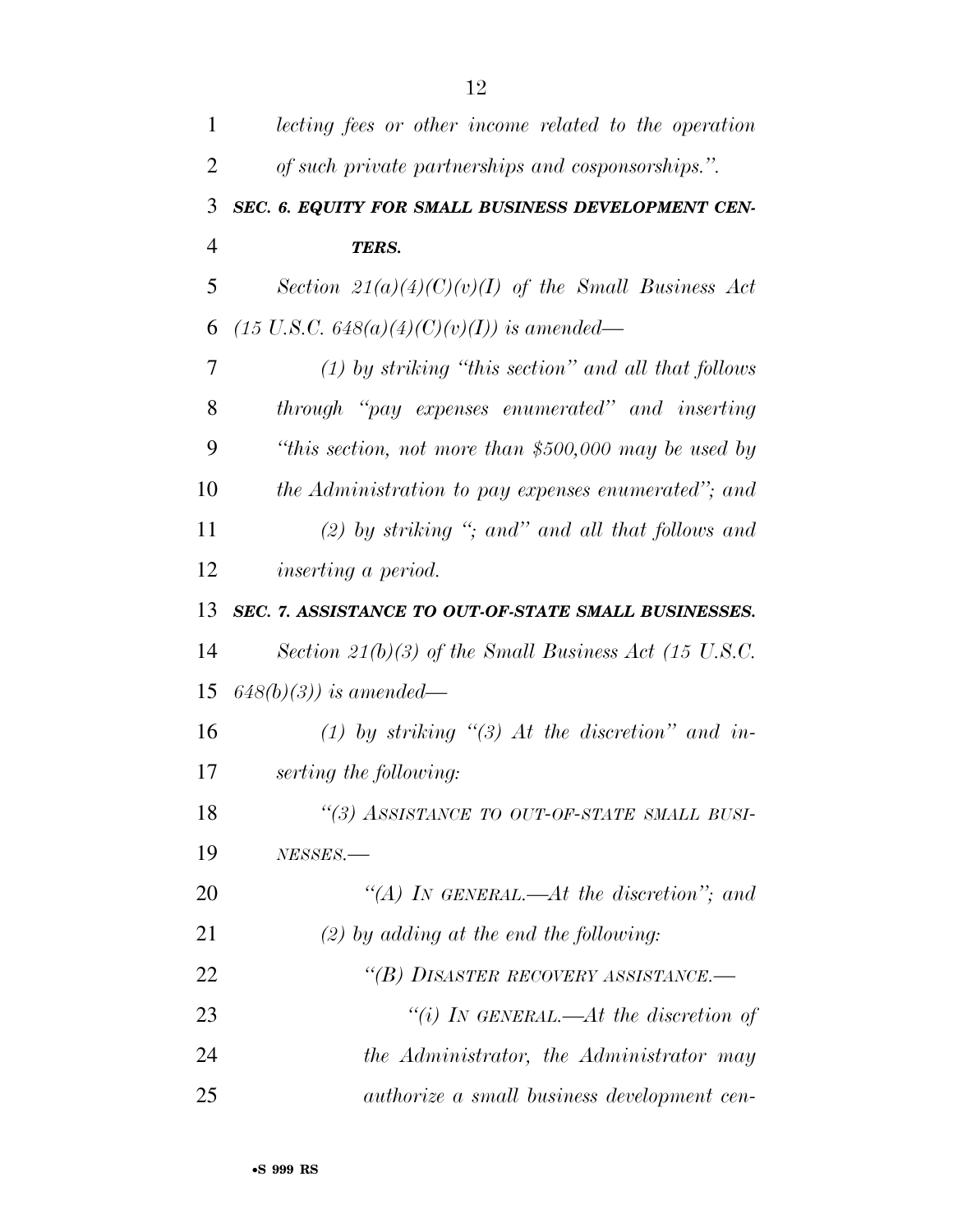| $\mathbf{1}$   | ter to provide advice, information, and as-       |
|----------------|---------------------------------------------------|
| $\overline{2}$ | sistance, as described in subsection $(c)$ , to a |
| 3              | small business concern located outside of the     |
| $\overline{4}$ | State, without regard to geographic prox-         |
| 5              | <i>imity</i> to the small business development    |
| 6              | center, if the small business concern is lo-      |
| $\tau$         | cated in an area for which the President          |
| 8              | has declared a major disaster under section       |
| 9              | 401 of the Robert T. Stafford Disaster Relief     |
| 10             | and Emergency Assistance Act (42 U.S.C.           |
| 11             | 5170).                                            |
| 12             | "(ii) TERM.—                                      |
| 13             | "(I) IN GENERAL.— $A$ small busi-                 |
| 14             | ness development center may provide               |
| 15             | advice, information, and assistance to            |
| 16             | a small business concern under clause             |
| 17             | $(i)$ for a period of not more than 2             |
| 18             | years after the date on which the Presi-          |
| 19             | dent declared a major disaster under              |
| 20             | section 401 of the Robert T. Stafford             |
| 21             | Disaster Relief and Emergency Assist-             |
| 22             | ance Act $(42 \text{ U.S.C. } 5170)$ for the area |
| 23             | in which the small business concern is            |
| 24             | <i>located.</i>                                   |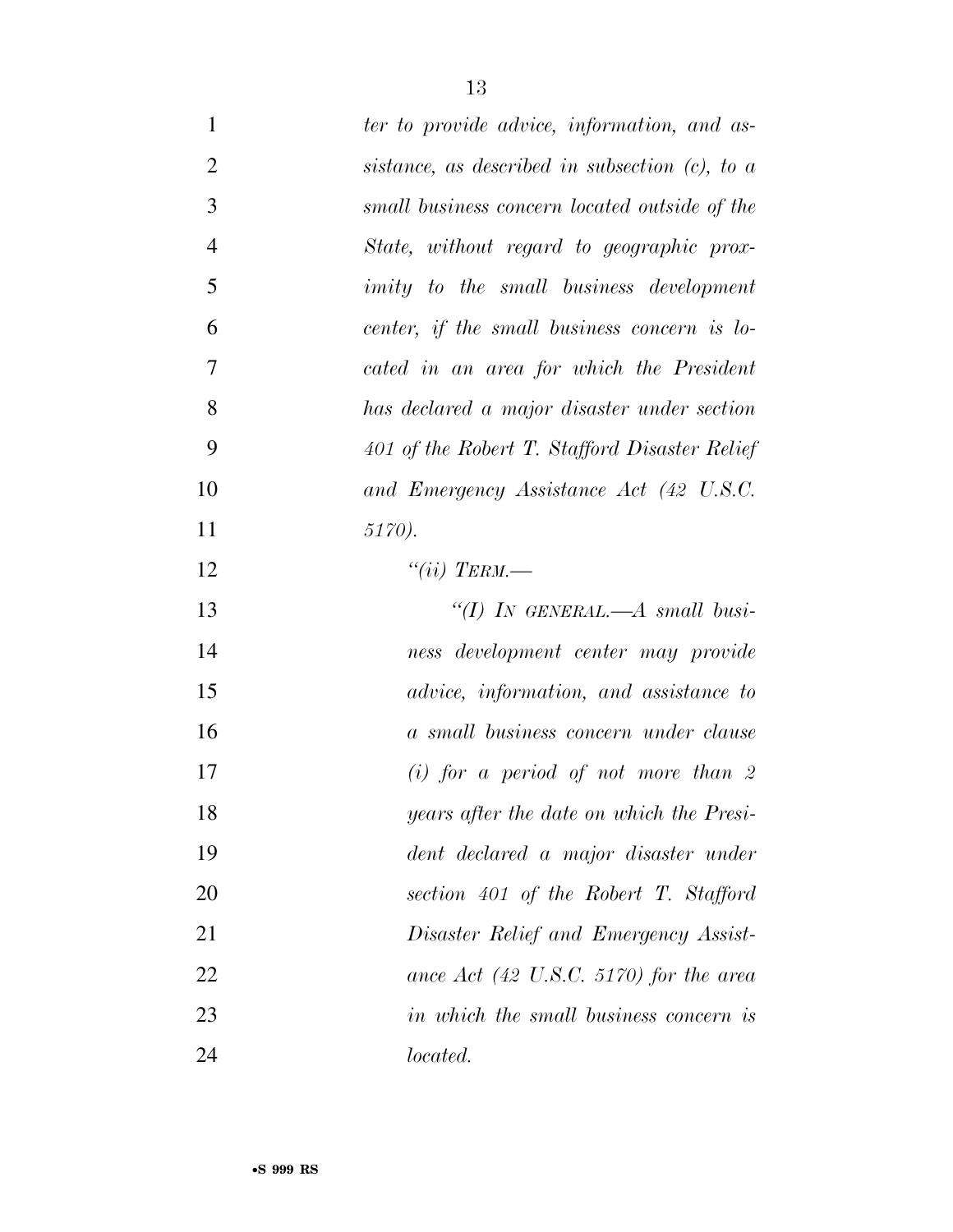| $\mathbf{1}$   | "(II) EXTENSION.—The Adminis-                               |
|----------------|-------------------------------------------------------------|
| $\overline{2}$ | trator may, at the discretion of the Ad-                    |
| 3              | ministrator, extend the period de-                          |
| $\overline{4}$ | scribed in subclause $(I)$ .                                |
| 5              | "(III) CONTINUITY OF<br>SERV-                               |
| 6              | ICES.—A small business development                          |
| 7              | center that provides counselors to an                       |
| 8              | area described in clause (i) shall, to the                  |
| 9              | maximum extent practicable, ensure                          |
| 10             | continuity of services in any State in                      |
| 11             | which the small business development                        |
| 12             | center otherwise provides services.                         |
| 13             | "(IV) ACCESS TO DISASTER RE-                                |
| 14             | COVERY FACILITIES.—For purposes of                          |
| 15             | this subparagraph, the Administrator                        |
| 16             | shall, to the maximum extent prac-                          |
| 17             | <i>ticable, permit the personnel of a small</i>             |
| 18             | business development center to use any                      |
| 19             | site or facility designated by the Ad-                      |
| 20             | ministrator for use to provide disaster                     |
| 21             | <i>recovery assistance.</i> "                               |
| 22             | SEC. 8. CONFIDENTIALITY REQUIREMENTS.                       |
| 23             | Section $21(a)(7)(A)$ of the Small Business Act (15)        |
| 24             | U.S.C. $648(a)(7)(A)$ is amended by inserting after "under" |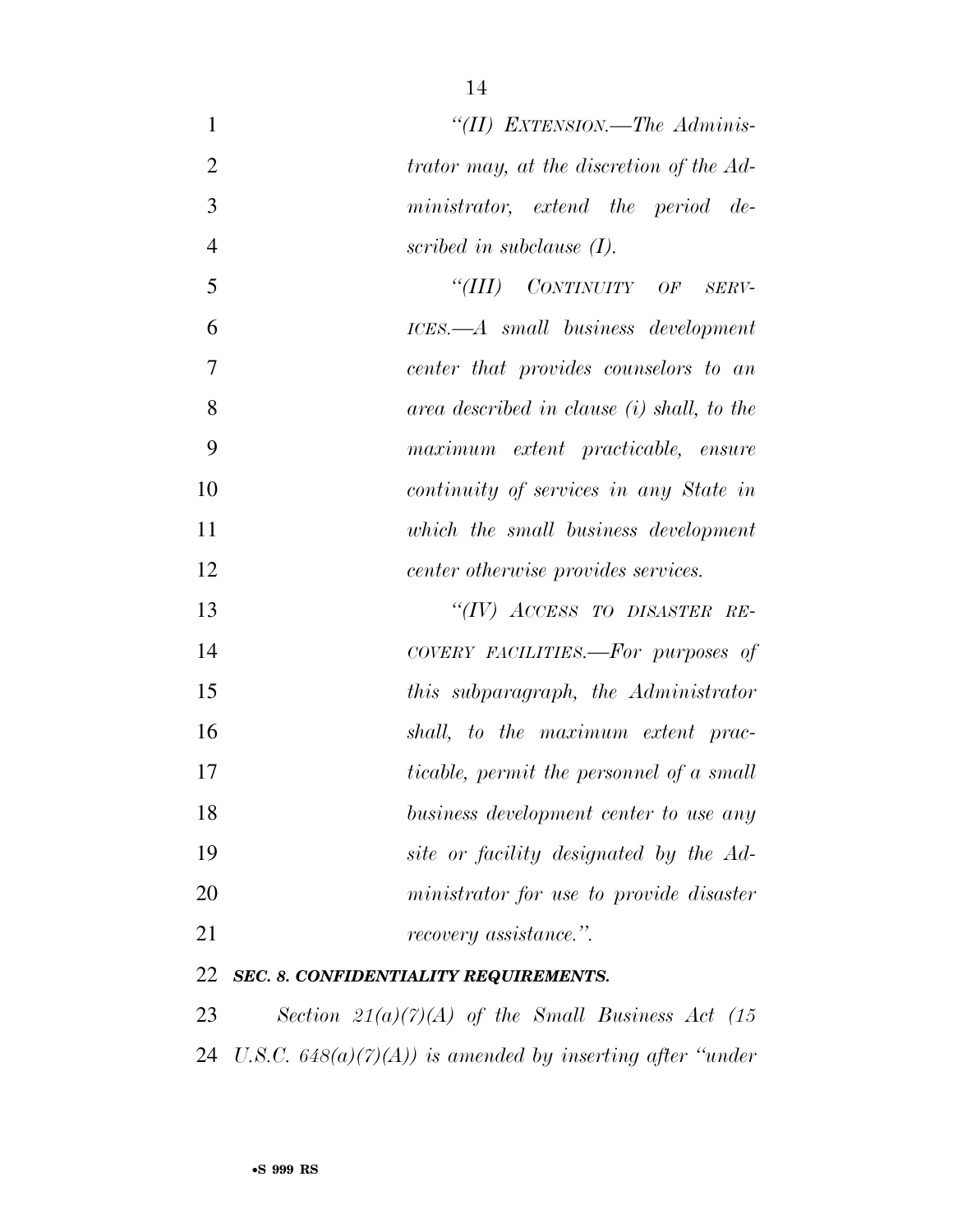*this section'' the following: ''to any State, local or Federal agency, or third party''.* 

#### *SEC. 9. LIMITATION ON AWARD OF GRANTS TO SMALL BUSI-NESS DEVELOPMENT CENTERS.*

 *Section 21 of the Small Business Act (15 U.S.C. 648), as amended by section 3 of this Act, is further amended by adding at the end the following:* 

*''(p) LIMITATION ON AWARD OF GRANTS.—* 

 *''(1) IN GENERAL.—Except for not-for-profit in- stitutions of higher education, and notwithstanding any other provision of law, the Administrator may not award grants (including contracts and coopera- tive agreements) under this section to any entity other than those that received grants (including contracts and cooperative agreements) under this section prior to September 30, 2015, and that seek to renew such grants (including contracts and cooperative agree-ments) after such date.* 

 *''(2) RULE OF CONSTRUCTION.—This subsection shall not be construed to prohibit a grant recipient under this section from entering into a grant, con- tract, or cooperative agreement with any other enti-ty.''.*